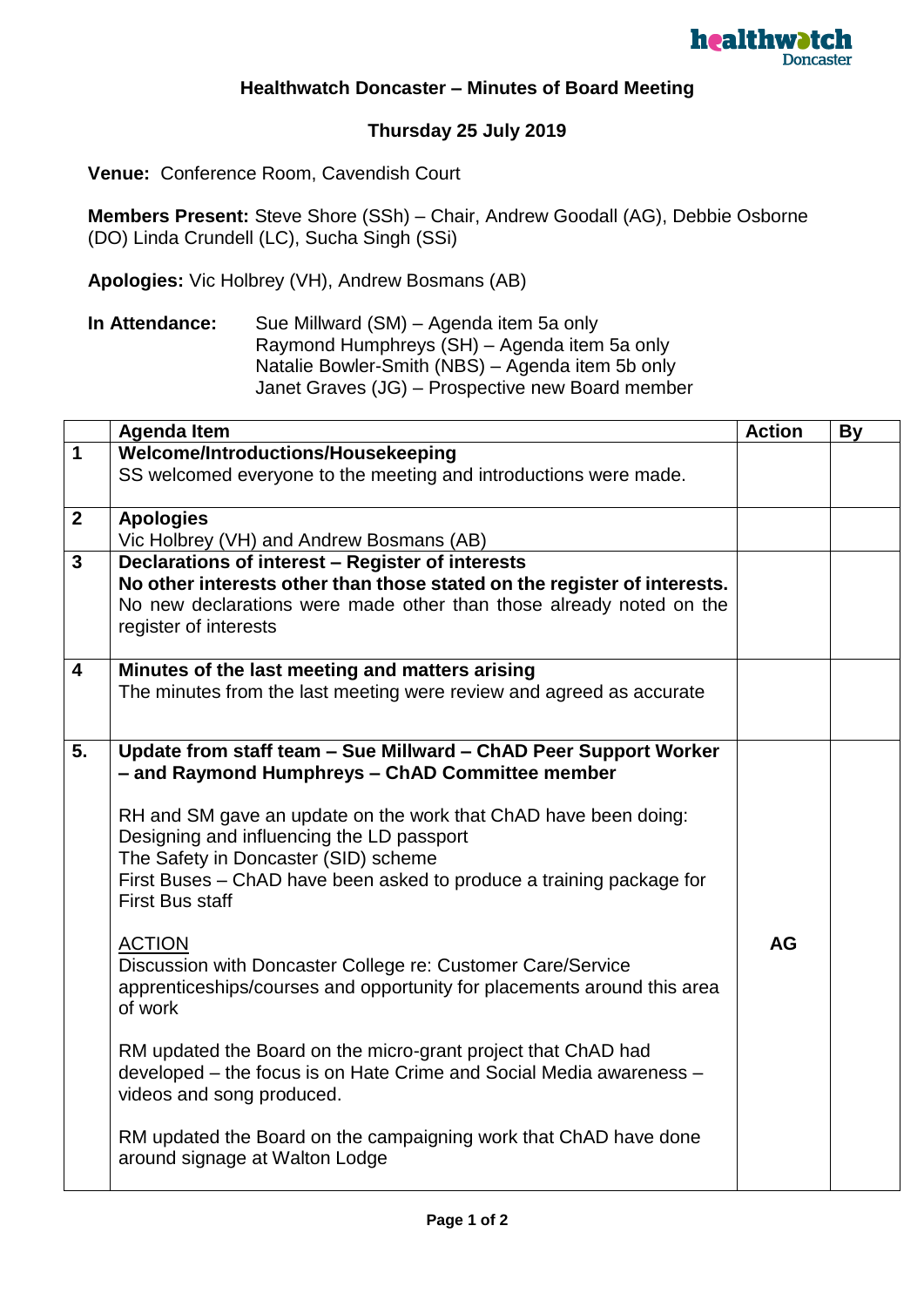| <b>SUPPORT</b><br>RM and SM highlighted excellent work that had been done around the<br>Easy Read appointment cards and how they are used by GP practices.<br>Healthwatch Doncaster agreed to fund the next batch of printing.                               |            |  |
|--------------------------------------------------------------------------------------------------------------------------------------------------------------------------------------------------------------------------------------------------------------|------------|--|
| ChAD identified that sometimes the offices at Healthwatch Doncaster are<br>busy and that there is not always space for people to meet with Sue and<br>do work.                                                                                               |            |  |
| The Board acknowledged this and asked AG to keep a watch-eye on<br>space and resource for the team.                                                                                                                                                          |            |  |
| The Board thanked RM and SM for their presentation and discussion.                                                                                                                                                                                           |            |  |
| A copy of the presentation is embedded in the minutes                                                                                                                                                                                                        |            |  |
| <b>CHAD FEED</b><br>BACK.pptx                                                                                                                                                                                                                                |            |  |
| Update from staff team - Natalie Bowler-Smith re: Developing a<br>micro-grant network                                                                                                                                                                        |            |  |
| There was a discussion with Board members around the development of<br>a support network for the micro-grant providers. The network of support<br>should focus on bringing the providers together and facilitating networking<br>and skills-sharing support. | <b>NBS</b> |  |
| SSh agreed to be Board member lead for this project.                                                                                                                                                                                                         |            |  |
| It was agreed to launch the concept of the network at the Micro-Grants<br>celebration event on 19 September 2019 with a view to having the first<br>network meeting in January 2020.                                                                         |            |  |
| <b>ACTION</b><br>NBS to develop a project plan and timeline                                                                                                                                                                                                  |            |  |
| <b>Discussion around Young Healthwatch</b><br>NBS is leading on the re-launch of Young Healthwatch and updated the<br>Board on progress:                                                                                                                     |            |  |
| Recruitment is taking place across schools and colleges and through<br>social media. Banner stands and flyers are being produced. Links made<br>with Young Commissioners and Young Advisors through Doncaster<br>Council.                                    |            |  |
| Young Healthwatch sessions have been booked in at Sober Social on<br>Priory Place, Doncaster. The first session starts on 26 September 2019.                                                                                                                 |            |  |
| Initial piece of work will be around a Young Persons Charter for DBTH -<br>then the plan is for Young Healthwatch to set their own agenda and<br>projects.                                                                                                   |            |  |
|                                                                                                                                                                                                                                                              |            |  |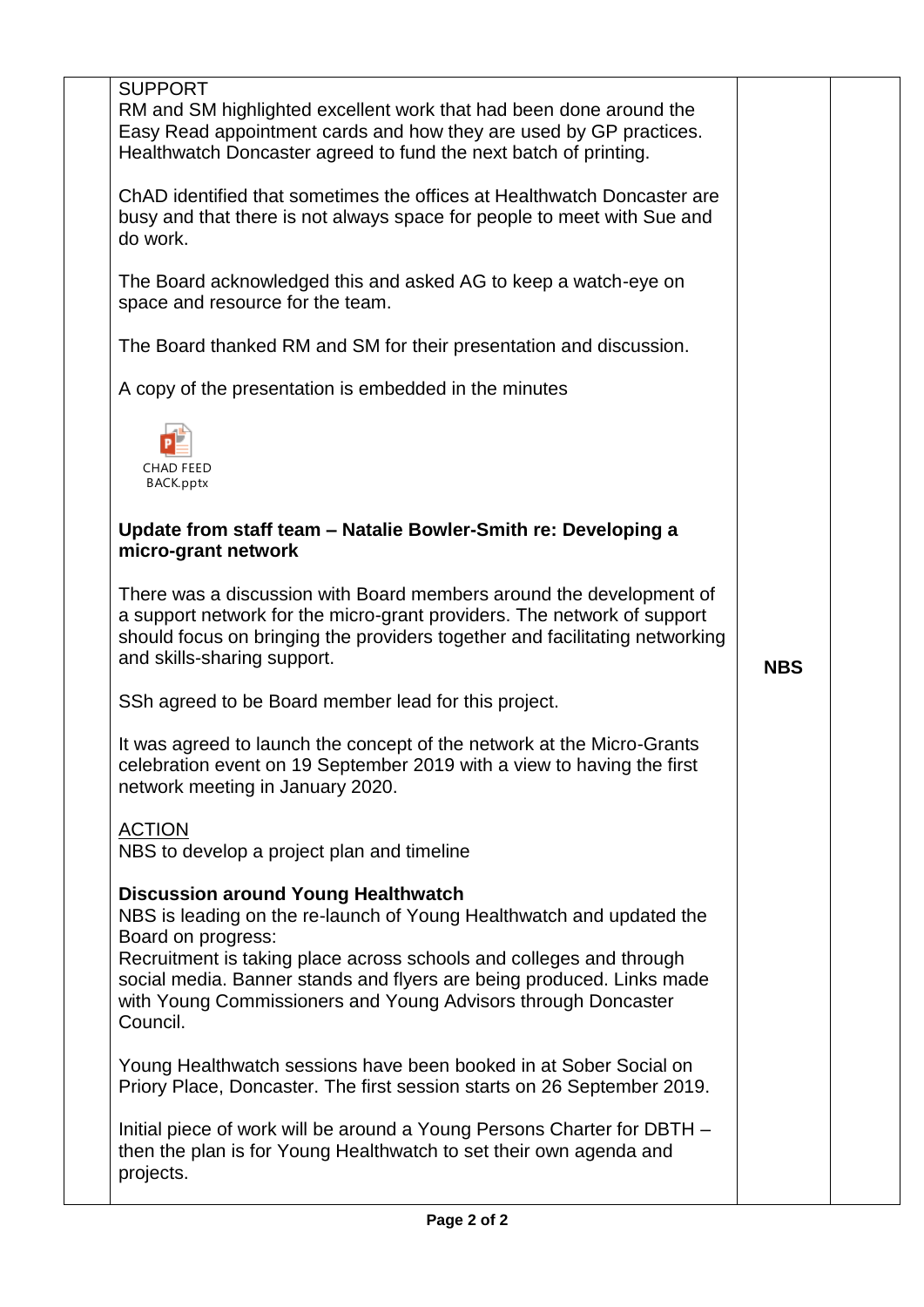| 6. | <b>AGM/Community Conference</b>                                                                                                                                                                                                                                   |           |  |
|----|-------------------------------------------------------------------------------------------------------------------------------------------------------------------------------------------------------------------------------------------------------------------|-----------|--|
|    | There was a discussion about the Healthwatch Doncaster AGM and the<br>idea of a Community Conference.                                                                                                                                                             |           |  |
|    | The Board felt that it was more important to have an AGM but that it<br>needed to be something different rather than a Community Conference                                                                                                                       |           |  |
|    | The AGM would be held in January 2020 with a focus:<br>What has Healthwatch Doncaster been doing?<br>What are Healthwatch Doncaster doing now?<br>What will Healthwatch Doncaster be doing next?                                                                  |           |  |
|    | <b>ACTION</b><br>AG to plan and organise AGM                                                                                                                                                                                                                      | <b>AG</b> |  |
| 7. | Update report from Strategic Boards and Bodies.<br>AG gave a brief update. AG mentioned that each Board member will have<br>a key organisation to focus on and attend their meetings. EG will identify<br>meetings and papers to distribute to each Board member. |           |  |
|    | The Board appreciate the overview of the strategic boards and meetings.                                                                                                                                                                                           |           |  |
|    | It was identified that NHS Doncaster CCG Governing Body and the<br>Health and Wellbeing Board meetings need to be add into the planner.                                                                                                                           |           |  |
|    | EG will keep the planner updated each month.                                                                                                                                                                                                                      | EG        |  |
|    | The Board discussed that it would be useful for Healthwatch Doncaster to<br>have a place at the Team Doncaster meetings                                                                                                                                           |           |  |
| 8. | <b>Finance update report</b><br>AG gave a brief update on finance and explained that it is on track and an<br>underspend has been identified.                                                                                                                     |           |  |
|    | The Board wanted a run through of the finance report at the next meeting.                                                                                                                                                                                         |           |  |
| 9. | <b>Engagement Performance update report</b><br>AG showed the Board the Engagement Sheet that identifies key actions<br>and updates from engagement projects.                                                                                                      |           |  |
|    | Board members noted the updates and information.                                                                                                                                                                                                                  |           |  |
|    | The format of the report was commented on as being a success                                                                                                                                                                                                      |           |  |